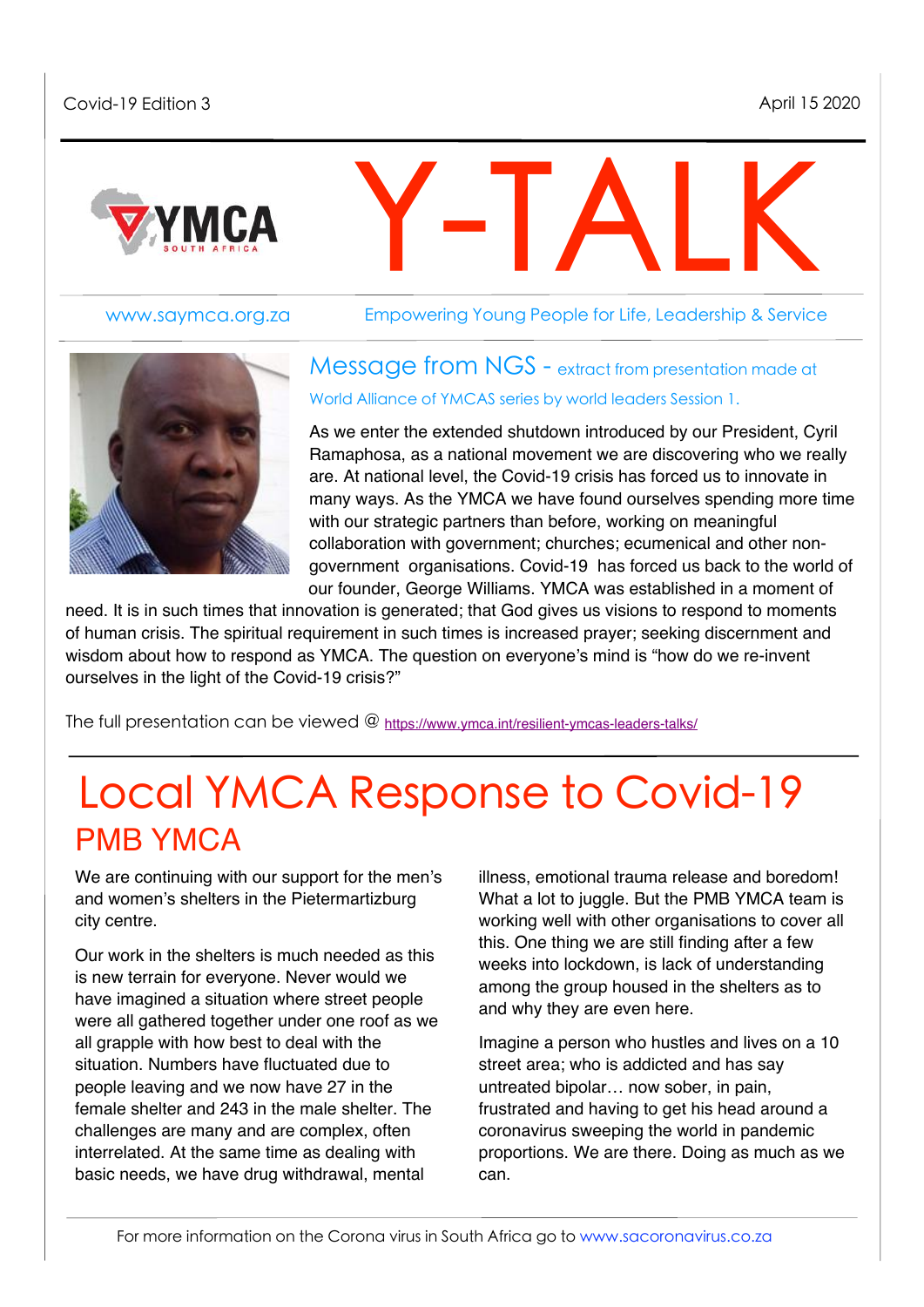# Athlone YMCA

When lockdown was extended, we went into action and called in our rehab team to assist with screening and social distancing in Gugulethu, Nyanga and Samora Machel (Oliver Tambo Drive). We quickly mobilized and joined in. Here is our process:

- 1. Home-based carers are sent out to do screenings in the community. Clients who show symptoms are identified and sent to the testing site.
- 2. At the testing sites, clients are screened to determine if they have covid-19 symptoms or if they have flu-like symptoms.
- 3. Individuals with covid-19 symptoms are then tested and educated on the virus and isolation.
- 4. Their contact lists are also taken prior

to testing.

5. Once results are received, calls are made to the positive case as well as individuals they were in contact with, to monitor symptoms.

So if some of you are closely following the news and government briefings – this is exactly how it is being played out on the ground.

Two community health care workers have been exposed directly and are in self-isolation. One of the residents who volunteers at the Athlone SAPS, is in quarantine at the YMCA.

The risks are real for us. We know this every day when we go out to work. And we do this as we are playing our part.

The Y-Justice programme, funded through Sweden YWCA/YMCA and Swedish Mission Council, has established an Emergency Fund to support Y-Justice programme activities in South Africa.

My experience af YMCA during Lockdown His been a pleasure to be in a place with security and reliable<br>facilities during that's chalknying time. I appreciate the<br>constant information sharing that is practiced here. The considered by the fear has been conditative to space created by the fear has been conducted<br>calm, especially with all the panic in the world.<br>We could improve on the schedules for chores (sone<br>chores end up never being done). A nore balanced<br>roster, where work is share Deneficial Csone guys I think are overburdened !). Some perception of the sample, when the one<br>rules about the for example, when these one<br>need to shower after being outside need to be Officernise, all soon well Mutual respect is there, and a spirit of family.

My experience of YMCA as a YMCA resident during the Covid-19 shutdown in Athlone.

Thanks. - TREVOR NGLOBO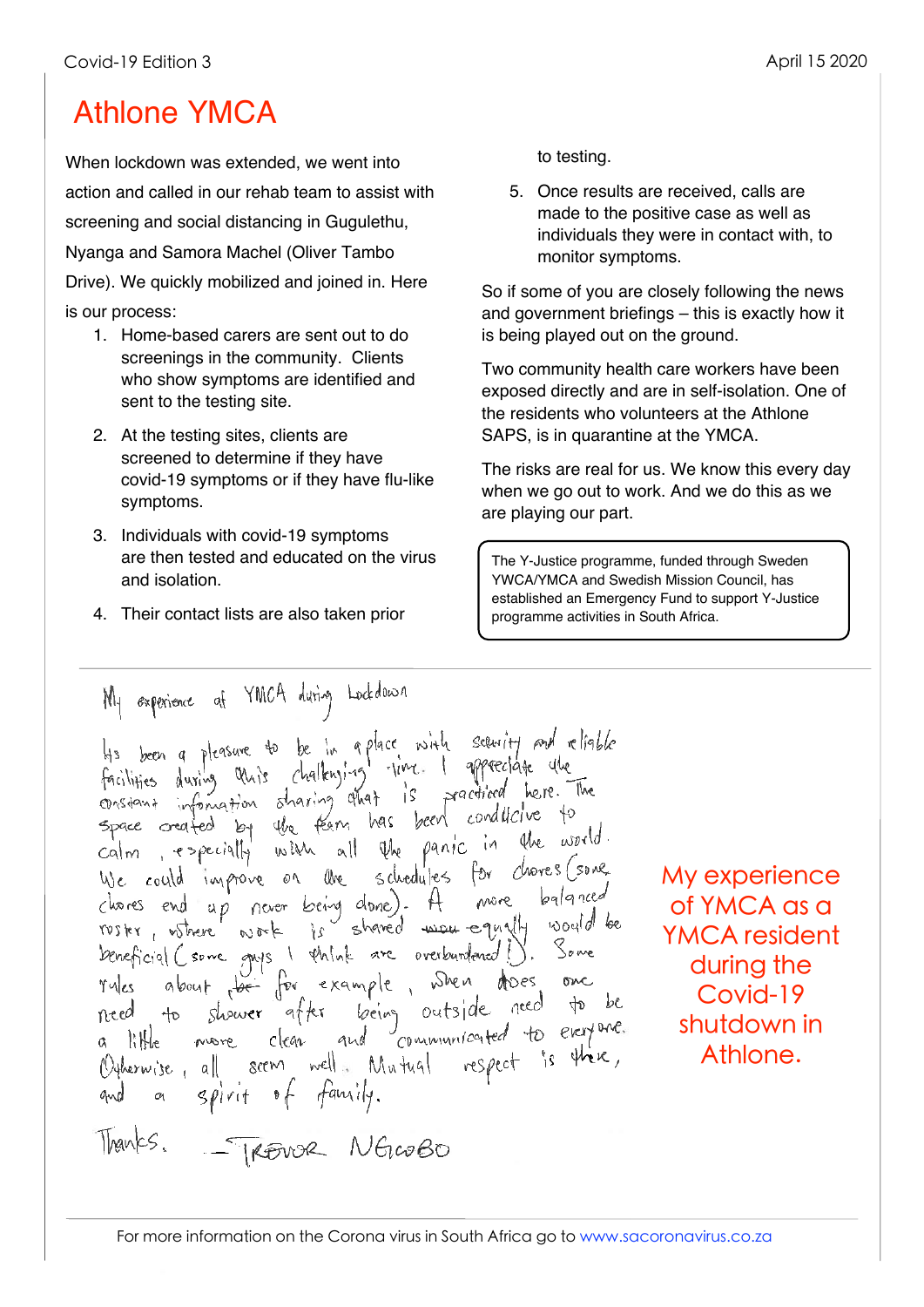#### **YOUTH: Phumla Khuzwayo, PMB YMCA**

Hello everyone! I would like to share some of my experiences along with colleagues at the PMB YMCA. We are supporting in the 2 shelters in PMB, one male and one female. Today I will focus on the female – some are street people, others are sex workers. We spend a lot of time talking about issues that affect them. They tell heart-breaking stories of how they got into this life of street living and sex work. For most, they say they left home to follow a man. Some left babies behind. They are reliving this pain because most of them buried it or constantly push these thoughts away through drugs. They tell heart-breaking stories of violence, rape, exploitation and fear on the streets. Again, the pain is raw as they are only allowing themselves to feel it now. They have space now to feel. To remember. But also to laugh, relax, think about themselves and the future. So we really focus on how to adapt to change, interpersonal skills, appreciating themselves and each other and us as their support. We play board games, enjoy edutainment like dance. And we talk.



#### **Phumla is the Youth Justice Coordinator at PMB YMCA**

### **YOUTH: Nicole Morgan, Cape Flats YMCA**

Hi everyone. It is day 19 of lockdown and I am chilling at home with my family.

When I look outside, all I see are people breaking the rules. Kids are playing, teenagers are roaming the streets, elderly walking around. People are looking everywhere for places to buy cigarettes and wine as if it's all they need in this tough time. People don't realise how serious these things are.

Another issue is that it's only day 19 and people are worried that they are not going to have enough to eat for the next few days.

The high prices that people are paying for wine, illegally, is ridiculous, because that money could help with food for whole families to survive this crisis. But that is addiction. Or for others, is it that they don't care?

**My experience with the YMCA** has taught me that I have to look deeper into the way I live and that poverty causes more poverty. I also learnt of ways to try and change the way people live by giving a helping hand in our

communities. Most of all, I have learnt how to deal with change and adapt. This is so important right now. We have to keep ourselves safe and we must stand together to fight this pandemic right now on earth.